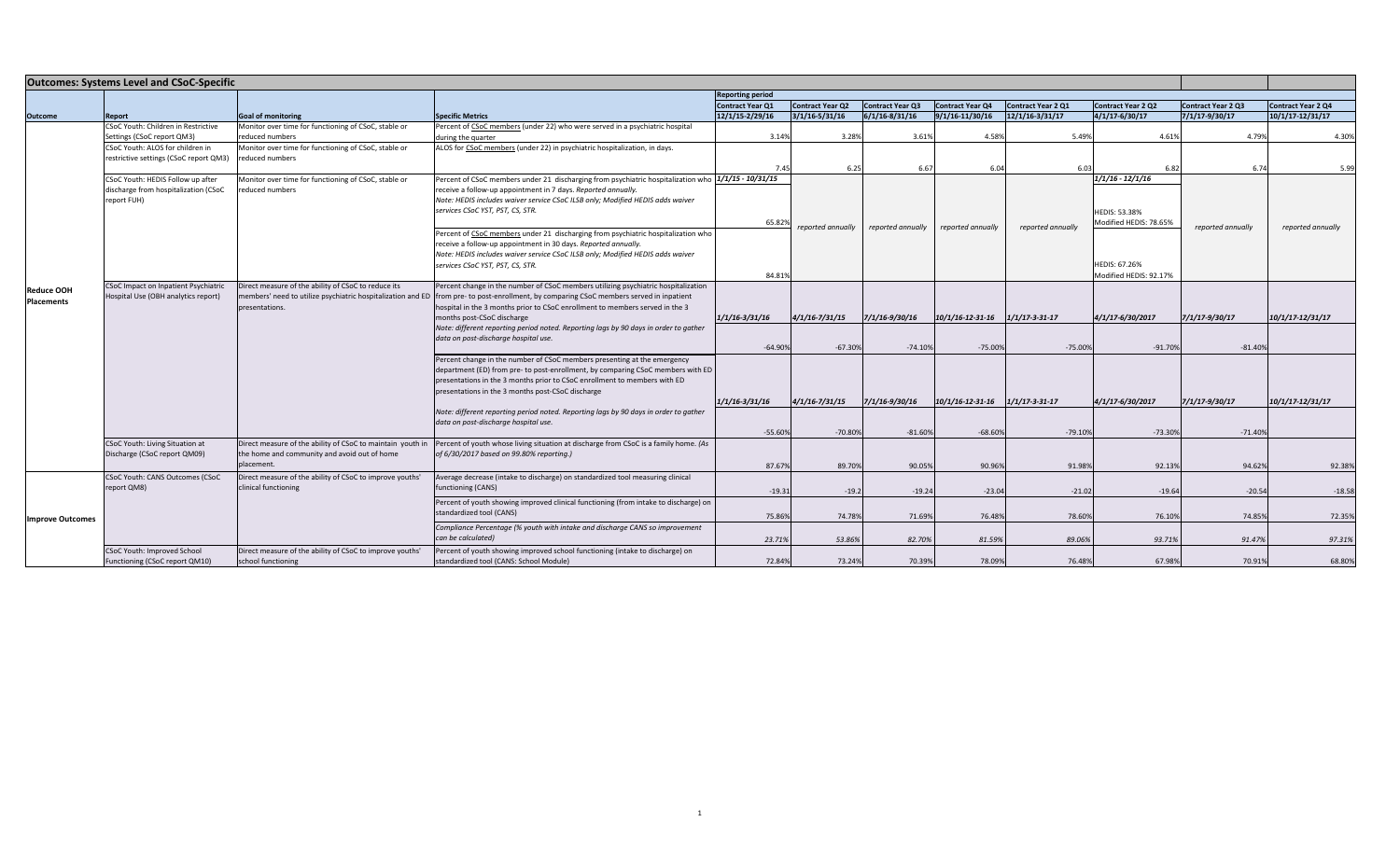| Process Indicator: Youth Receiving Services in their Homes and Communities |                                                                                                                           |                                                                                                         |                                                                                                                                            |                         |                         |                         |                         |                         |                         |                         |                         |
|----------------------------------------------------------------------------|---------------------------------------------------------------------------------------------------------------------------|---------------------------------------------------------------------------------------------------------|--------------------------------------------------------------------------------------------------------------------------------------------|-------------------------|-------------------------|-------------------------|-------------------------|-------------------------|-------------------------|-------------------------|-------------------------|
| <b>Process</b>                                                             |                                                                                                                           |                                                                                                         |                                                                                                                                            | <b>Reporting period</b> | <b>Reporting period</b> | <b>Reporting period</b> | <b>Reporting period</b> | <b>Reporting period</b> | <b>Reporting period</b> | <b>Reporting period</b> | <b>Reporting period</b> |
| Indicator                                                                  | Report                                                                                                                    | Goal of monitoring Specific Metrics                                                                     |                                                                                                                                            | 12/1/15-2/29/16         | $3/1/16 - 5/31/16$      | $6/1/16 - 8/31/16$      | $9/1/16 - 11/30/16$     | $12/1/16 - 3/31/17$     | 4/1/17-6/30/17          | 7/1/17-9/30/17          | $10/1/17 - 12/31/17$    |
| <b>Increase</b><br>of HCBS                                                 | CSoC Youth: Access to<br>Wraparound (Bayou<br>Health report 313, CSoC<br>report QM12)                                     | Ensure that<br>Wraparound is                                                                            | Percent of CSoC members for whom:<br>Timely referral standard was met                                                                      | 80.83%                  | 67.24%                  | 57.66%                  | 47.28%                  | 65.98%                  | 60.12%                  | 92.76%                  | 95.16%                  |
|                                                                            |                                                                                                                           | accessible and<br>responsive to<br>immediate needs.                                                     | Timely first contact standard was met                                                                                                      | 85.45%                  | 84.39%                  | 90.07%                  | 87.30%                  | 90.08%                  | 95.87%                  | 92.65%                  | 94.49%                  |
|                                                                            |                                                                                                                           |                                                                                                         | Timely face-to-face contact was met                                                                                                        | 61.82%                  | 56.92%                  | 60.05%                  | 57.91%                  | 54.25%                  | 71.69%                  | 70.17%                  | 70.96%                  |
|                                                                            | <b>CSoC Youth: Enrollment</b><br>and Agency Involvement<br>(CSoC reports QM6)                                             | Monitor number of<br>youth in CSoC and<br>agency involvement.                                           | <b>Total number of CSoC Enrollees</b>                                                                                                      | 2193                    | 2552                    | 2503                    | 2214                    | 2214                    | 2735                    | 2095                    | 2666                    |
|                                                                            |                                                                                                                           |                                                                                                         | Number of CSoC Enrollees involved with OJJ                                                                                                 |                         | 122                     | 227                     | 227                     | 234                     | 328                     | 309                     | 299                     |
|                                                                            |                                                                                                                           |                                                                                                         | Number of CSoC Enrollees involved with DCFS                                                                                                |                         | 66                      | L38                     | 145                     | 150                     | 216                     | 236                     | 244                     |
|                                                                            | CSoC Youth: Utilization of<br><b>Utilization Natural Supports (CSoC</b><br>report QM13)                                   | <b>Ensure Wraparound</b><br>is helping families<br>build sustainable<br>teams with natural<br>supports. | Percent of CSoC members who have at least one<br>natural/informal support person on their Child and<br>Family Team.                        | 76.50%                  | 84.90%                  | 87.30%                  | 86.60%                  | 87.30%                  | 90.90%                  | 89.70%                  | 87.40%                  |
|                                                                            | <b>CSoC Youth: Youth</b><br>receiving services in<br>sufficient amount,<br>frequency, and duration<br>(CSoC report POC 6) | <b>Ensure that CSoC</b><br>access the services<br>that their CFT<br>determined they<br>need.            | Percent of members receiving services in sufficent<br>members are able to amount, frequency, and duration. Month 1 of<br>reporting quarter | 84.73%                  | 84.82%                  | 84.86%                  | 89.14%                  | 85.68%                  | 81.41%                  | 67.78%                  | 93.57%                  |
|                                                                            |                                                                                                                           |                                                                                                         | Month 2 of reporting quarter                                                                                                               | 85.03%                  | 82.54%                  | 87.39%                  | 89.08%                  | 86.74%                  | 77.07%                  | 76.71%                  | 93.93%                  |
|                                                                            |                                                                                                                           |                                                                                                         | Month 3 of reporting quarter                                                                                                               | 86.71%                  | 84.11%                  | 89.11%                  | 86.03%                  | 86.11%                  | 73.76%                  | 87.68%                  | 94.76%                  |
|                                                                            |                                                                                                                           |                                                                                                         | Month 4 of reporting quarter (12/1/16-3/31/17 only)                                                                                        | N/A                     | N/A                     | N/A                     | N/A                     | 84.50%                  | N/A                     | N/A                     | N/A                     |